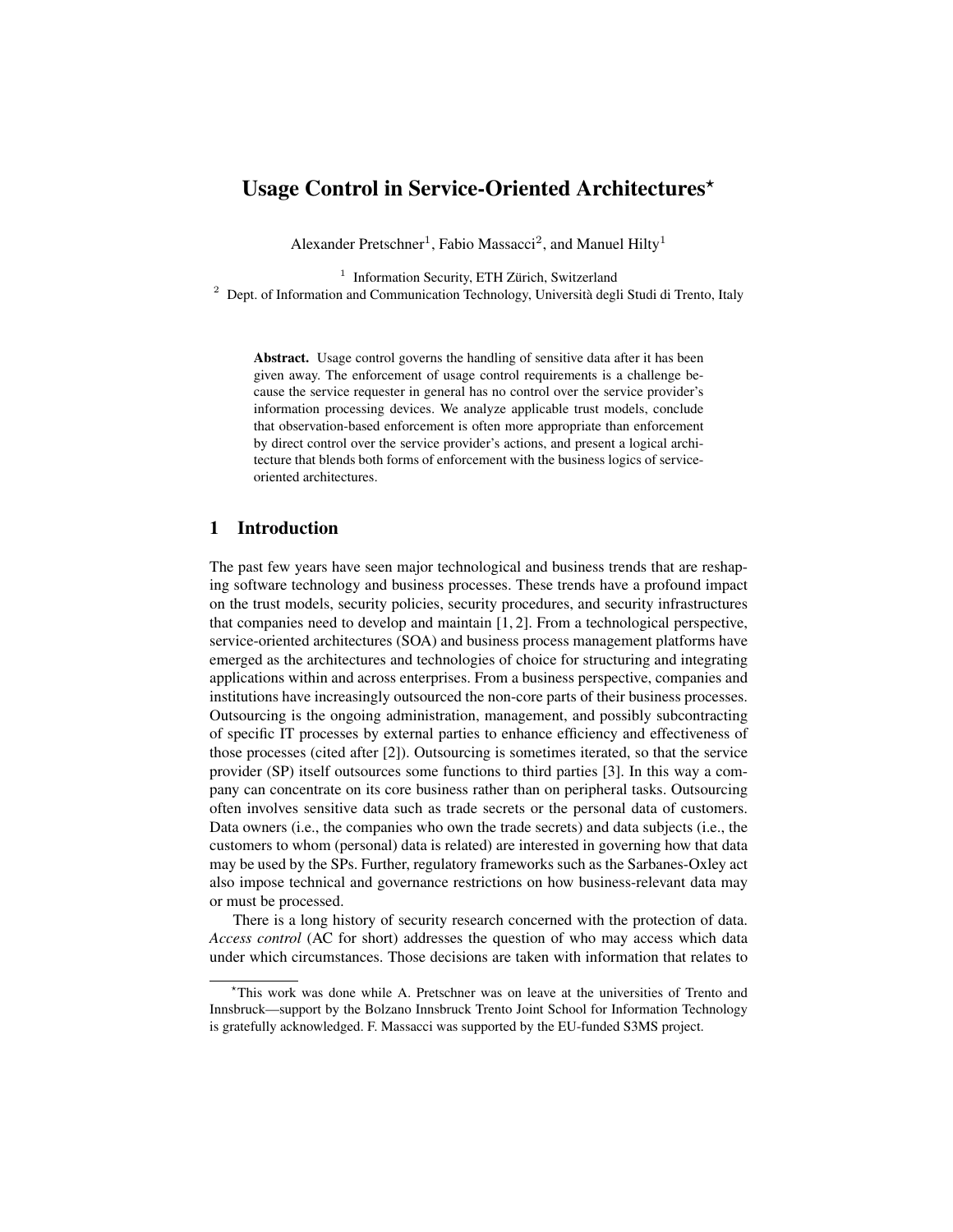the present and the past. More recent work has extended the concept to *usage control* (UC for short; [4–7]) that is concerned with what may happen with data once a *data provider* has given it to a *data consumer*. In service-oriented settings, the data consumers are typically the SPs. Requirements about the future handling of data are called *obligations*. Examples include "delete the document within thirty days", "notify the data owner whenever the data is accessed", "log every access to the document", and "the data must be stored in an encrypted manner" [8]. Obligations are also studied in the areas of privacy (e.g.,  $[9-11]$ ) and digital rights management (DRM, e.g.,  $[12, 13]$ ).

In this paper, we tackle the problem of enforcing obligations in SOAs. Because of the special trust relationships in service-based business processes, it might be sufficient not to *ensure* the adherence to obligations—which is what is needed in DRM contexts but rather to *observe and react* to violations in hindsight. Based on these considerations, we present a logical architecture that identifies the necessary core functionalities for enforcing UC. We show how to connect the UC logic to the business logic(s) of a SOA. We make the assumptions explicit, discuss the crucial aspect of trust, and demonstrate the limitations of the architecture. Implementing the architecture is a next step.

*Problem Statement and Contribution.* To summarize, the *problem* that we study is whether and how UC requirements can be enforced in SOAs and which enforcement strategies are appropriate in which scenarios. Our *solution* is the analysis of different trust models in usage control scenarios and the specification of functional components that can enforce UC requirements. The *contribution* of this paper is, to our knowledge, the first explicit conceptual treatment of security and trust requirements for UC in outsourced SOAs and the first logical architecture addressing it.

*Overview.* In §2, we discuss the fundamentally different UC-related trust models in the areas of DRM and service-based business processes. This analysis leads us to two different kinds of enforcement of UC requirements in §3, detective and preventive enforcement. We present the logical architecture in §4 and sketch two different deployment schemes in §5. Finally, in §6, we put our work in context and conclude.

## 2 Usage Control and Trust in Different Domains

Different stakeholders have different interests in UC. Human data subjects are interested in their privacy being respected. To keep their competitive advantage, companies want to prevent their trade secrets from falling into the hands of competitors. Similarly, artists and distributors of artworks and software are interested in receiving royalty payments for their intellectual property. Finally, shareholders and other parties are interested in compliance with governance rules such as the Sarbanes-Oxley act. In contrast to this perspective of the *data provider*, data consumers (or SPs, respectively) have different interests with regard to whether and how obligations are enforced.

In the DRM (B2C) area, the data consumer has in general no interest in adapting its computing infrastructure to meet the more or less prying needs of a data provider. The data consumers' well-being does not depend on whether or not they receive a movie. Furthermore, limitations imposed by DRM are often seen as a nuisance by the data consumers because DRM may also prevent playing data on several devices or making backup copies. Legal restrictions are often not taken seriously by the data consumers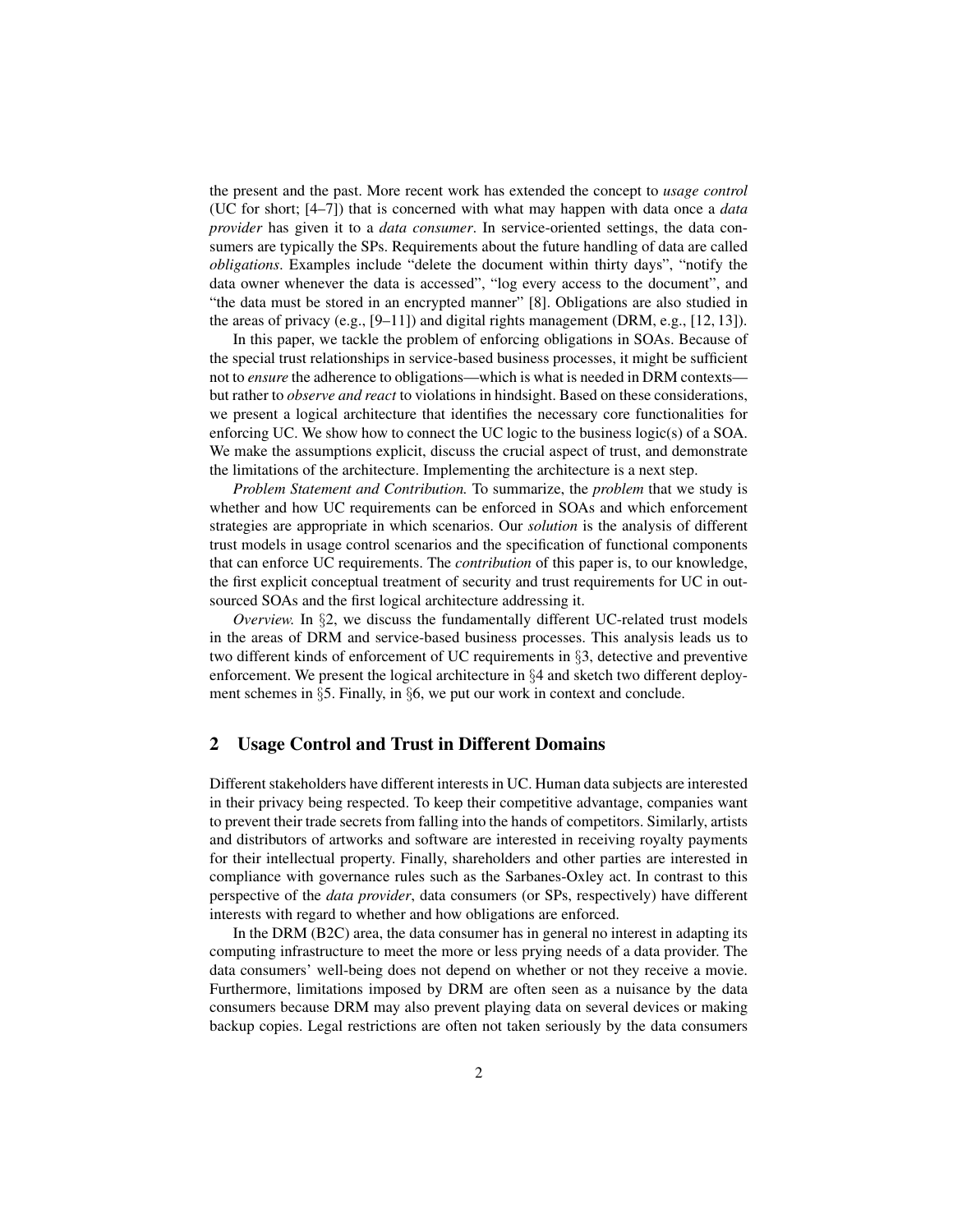because the enforcement of the law in this area is nearly impossible. In terms of UC enforcement mechanisms, the data consumers have an interest in data protection as many DRM mechanisms send information back to central servers that may be of privacysensitive nature.

This is in contrast to the relationship between a company and an outsourced SP (B2B). SPs are interested in adhering to the stipulated terms and conditions for two reasons. Firstly, maintaining a high reputation is important in competitive markets. Loosing one customer translates into considerable losses (compare the value of an outsourcing contract and the value of an mp3 song). Depending on the level of customization, a company using, e.g., the SAP R/3 business suite, might quickly move from one SP to another; and SPs with a low reputation have difficulties of finding new customers. Secondly, the legal implications of not adhering to the terms and conditions may be severe. The penalties stipulated in the outsourcing contracts act as a deterrence for the SP to handle the customer's data in unintended ways.

Finally, public administrations, seen as SPs, have in general no direct economic relationship with businesses (A2B) or citizens (A2C) who send them sensitive data. However, most processes in administrations are strictly governed and public administrations usually have no particular interest in breaking the respective laws and regulations. We may conclude that these administrations are inherently honest and that violations of usage control requirements tend to happen unintentionally rather than deliberately.

The relationship between SPs and service requesters often is subject to regulatory demands. These may include the requirement that a company provide evidence to regulators, auditors and finally its customers that it is delivering a secure, privacy-respecting, trustworthy service. Yet, regulators might not consider sophisticated outsourcing structures and may only hold one of the parties accountable to the end user. Similarly, even if contractual protection and deterrence can help avoid problems with regulators and law enforcement, they are not sufficient to mitigate the rage of customers whose pressure might force a global brand to take responsibility for outsourced services.

In sum, service requesters (data providers) must trust the SPs (data consumers) to handle the received sensitive data in accordance with stipulated terms. To achieve this trust, secure service-oriented infrastructures must be developed so that data providers can *specify* security policies for services and the infrastructure can *enforce* such policies, *monitor and detect* violations, and diagnose the root causes for violations in order to take appropriate actions. However, SPs may be reluctant to give the service requesters too much control over their IT infrastructures. Even giving away information about the internal behavior may be critical to the SP; but it is generally more acceptable than giving control to the service requester.

## 3 Enforcement of Usage Control

In DRM, data providers are interested in gaining enough control over the data consumers' IT infrastructures so that they can make sure that UC requirements are adhered to. This is a consequence of the trust relationship described in §2. In contrast, in the domain of business IT it may be impossible, not practical, too costly, or simply not necessary to fully control the IT infrastructure of the service that receives sensitive data.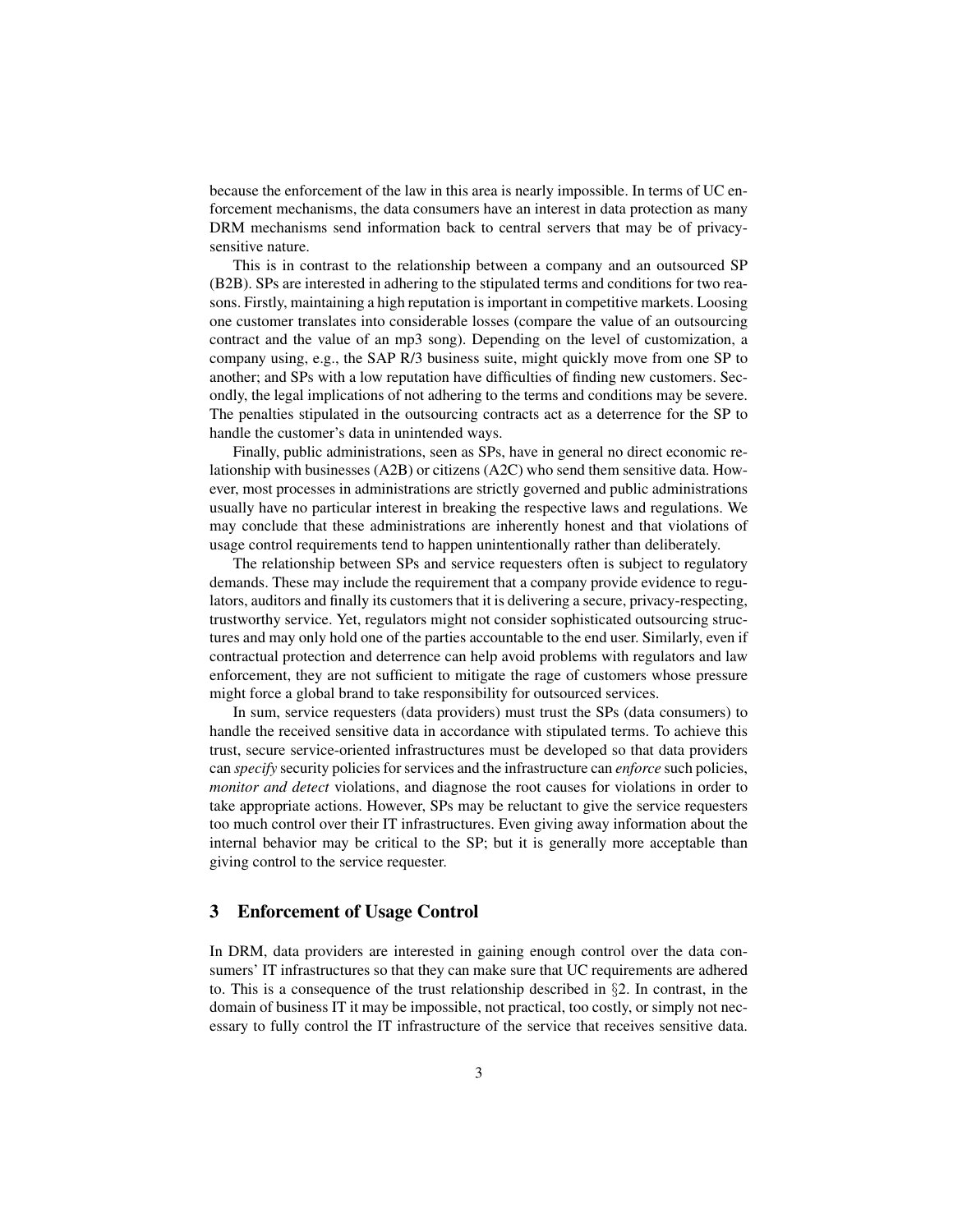This is equally a consequence of the respective trust relationship discussed in  $\S2$ . SPs may, however, agree to present some (trustworthy—cf.  $\S$ 5) information about their actions. The original senders of the data can then, in hindsight, decide whether previously stipulated obligations have been adhered to. If not, they can penalize the receiver, e.g., by lowering trust ratings. The idea is that of deterrence: potential delinquents are aware that their wrongdoings may be detected and that they may be held accountable. In the following, we will refer to the first kind of enforcement as *preventive enforcement* and to the second kind as *detective enforcement*.

The functionality of mechanisms for *preventive enforcement* can be broken down into the fundamental strategies of inhibition, modification, execution, and finite delay [8, 14]. Mechanisms for preventive enforcement are mostly developed in the DRM area and usually perform enforcement by inhibition, with a few exceptions that support enforcement by modification [15]. *Detective enforcement* does not require direct influence on the actions performed by the SP but relies on signaling mechanisms that *inform* about actions of the SP. As a consequence, the original requirement (e.g., "delete the data item within thirty days") is transformed into a combined statement that consists of an observable requirement ("the execution of the deletion command within thirty days must be confirmed") and a compensating action that is executed in case of violation (e.g., "lower the SP's trust rating") [7]. We require that a violation of the observable requirement implies a violation of the original requirement. Ideally, one would like the opposite direction to hold as well, but this is in general not possible—this is the cost for using the weaker observation-based kind of enforcement. Detective enforcement involves both *signaling* and *monitoring* components. Typically, signalers reside at the SP's side (or at some distributed parts of the service requester infrastructure such as SAP R/3 clients). They send (partial) information about the provider's internal state or actions to the service requester. Monitors predominantly reside at the requester's side. They receive signals from the signalers and verify if these signals conform with applicable UC policies. Obviously, a monitor must trust the information that is sent by signaling components; the latter must be correct and complete: notifications are sent whenever necessary, and there must not be any "spurious" notifications (§5).

## 4 A Logical Architecture for Usage Control in SOAs

We now describe an architecture for UC in SOAs. It is logical in the sense that it is completely independent of any implementation. Later, in §5, we sketch two deployment schemes for integrating UC with an existing SOA.

Abstractly, a service is a functional entity with an internal state that receives and sends messages under well-defined conditions (contracts). A service S sends a request to another service S'; if there is a result of the computation that S may be interested in, S' can send a response message. Messages consist of a command that the requester wants the receiver to execute, possibly including references to the receiver's state (e.g., a data base), data that the receiver needs to perform its task and that might have to be usage-controlled, and UC policies for that data.

Fig. 1 schematically shows how to incorporate enforcement mechanisms for AC and UC into this simple service model. Labeled arrows represent the main data flows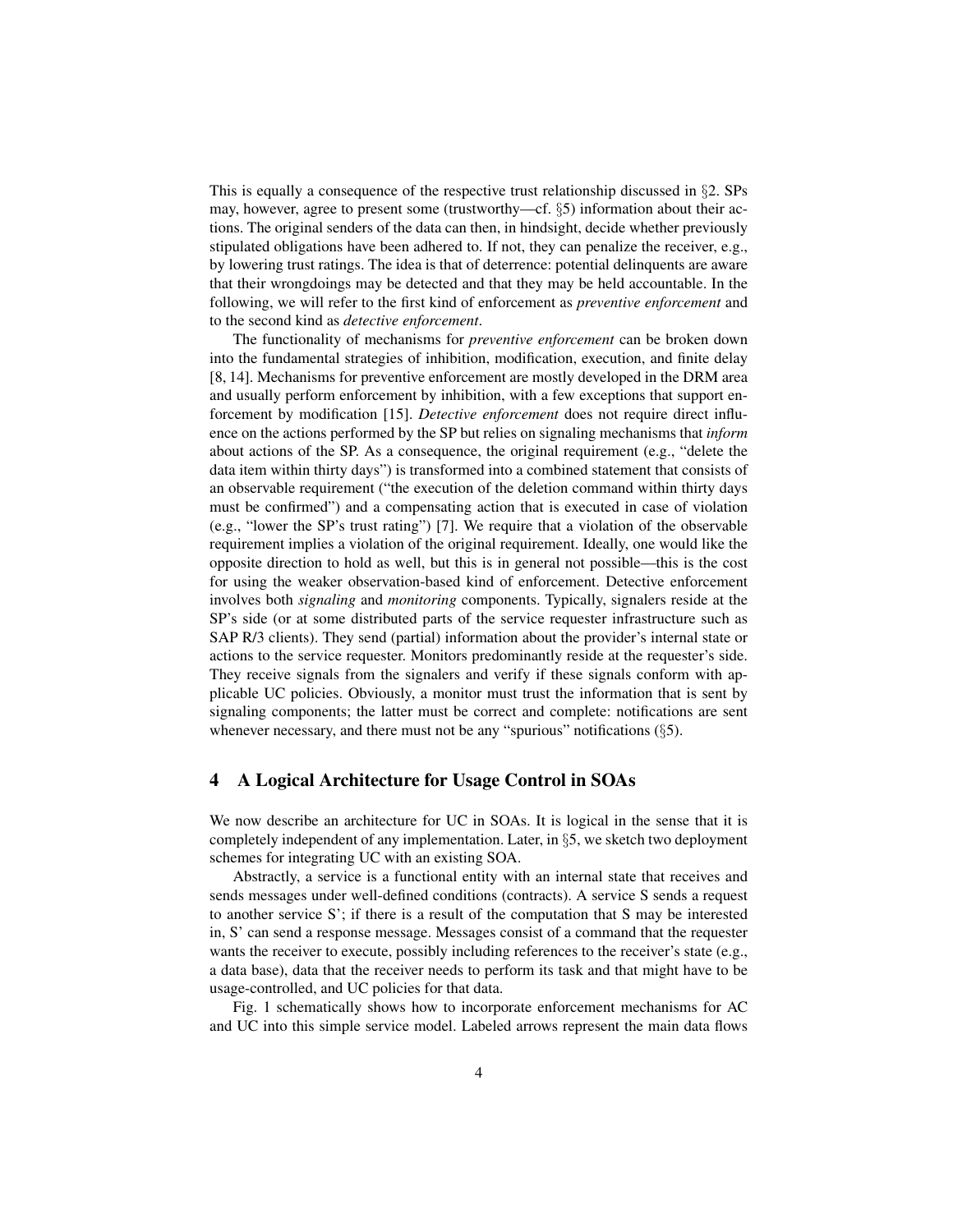

Fig. 1. Services with access and usage control

(messages) and boxes represent functional components; we will convey the meaning of the labels later. A request enters the system from the left hand side. Rather than passing it directly to the business logic of the receiving service (say, service 1, to which the request was directed), we first make the message enter the hierarchically decomposed box labeled "AC/UC". Once this box has performed its tasks, messages are sent to other services. These messages may be identical to those originally received, and the receiving services may be identical to the original receiver (service 1), but they need not, because the AC/UC enforcement mechanisms may have decided otherwise. The idea is that an AC/UC component resides within each communication channel between two services; it intercepts requests and performs its tasks.

We distinguish between messages that directly relate to usages (label *u*) and those that do not (label *nu*). Usage always relates to data for which UC policies exist. It can be classified into management, distribution to other parties, rendering, data processing, and execution of programs [15]. Usages can be combined; editing a document with a word processor, for instance, usually involves rendering, processing, and management usages. Messages that do not relate to usage include notifications, status reports, payments, fines, etc. In Fig. 1, we make the following assumption. All usage-related actions that the business logic of a service undertakes (manage, render, process, execute) as the result of processing a request (that is, usages that are not *directly* mentioned in the original request) are *not directly executed* but rather encoded as an explicit request and fed back to the AC/UC component of the service (uppermost arrow and feed-back data flows for services 2 and 3). In this way, we make sure that *all* usage-related actions (messages) always pass the AC/UC component of a service and are hence subject to UC. This is of course a strong assumption. However, it can be justified by the logical nature of the architecture: UC need not necessarly be implemented by dedicated software components (§5).

The main functional components of the AC/UC component are three monitoring components (request, actual actions, and obligations monitor), the AC policy enforcement point (PEP), a UC PEP that takes policy-defined actions should this be necessary (e.g., delete a file after thirty days, notify the data owner, spell out a fine), and a compo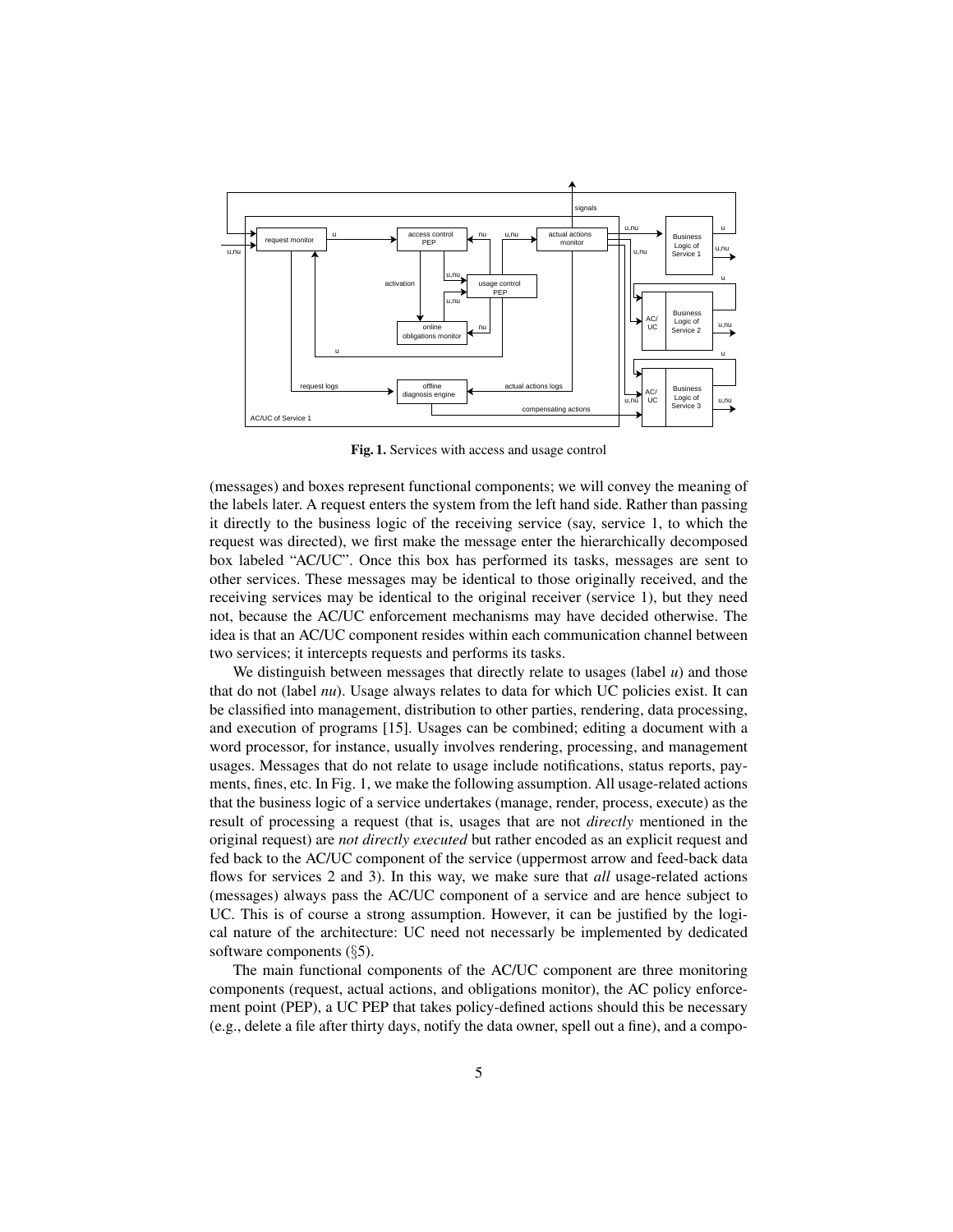nent that can be used to analyze system executions w.r.t. a set of policies in an off-line manner and to analyze existing logs for business decisions.

The *request monitor* does nothing but log incoming requests. The main requirement is to be sufficiently fast and to scale. Some requests may not be allowed to be logged; this is stipulated by monitoring policies. The logs of all requests can later be used for offline analysis purposes. Incoming requests are forwarded to the AC PEP.

The *AC PEP* decides whether a request can be granted, that is, if the command in the (command, data, UC policy) triple of the message can be executed w.r.t. the applicable AC policies. These policies can reflect both the AC functionality of the business logic of the service itself and AC functionality that reflects requirements on the entire system rather than a single service (e.g., chinese wall policies). In addition to AC policies, UC policies may be applicable. These UC policies are defined system-wide (reflecting legal frameworks), on a per-service, or a per-data item basis. How these policies are retrieved and how the system knows when to activate them is outside the scope of the logical architecture. If any UC policies are applicable to the data that is part of the data in the request, they must be tied to the data object in question and then be activated. Activated obligations are handled by the *obligations monitor* discussed below. If the AC PEP decides that a request can be granted, it forwards it to the *UC PEP*. The reason for not directly sending the request to the service's business logic is that even at the moment of granting access, UC requirements may have to be enforced—e.g., a notification may have to be sent, or a policy that was activated earlier prohibits the current request from being forwarded to the service's business logic.

The online *obligations monitor* monitors requirements on the future of a data item that was previously sent to the service and for which an applicable UC policy exists. The monitor keeps track of the actions of the service. If specific policy-defined conditions are met (or violated), it makes the *UC PEP* perform specific tasks.

The *UC PEP* enforces UC requirements based on the four classes of enforcement defined in §3. For instance, the execution of action conditions with an executor mechanism can be done by spelling out fines—i.e., sending the respective message to a respective service—notifying a data owner, or automatically issuing a payment. Note that the execution of actions may also be delayed as demonstrated by the above example of deletion in thirty days (this is different from delaying enforcement mechanisms which simply wait to see if certain favorable conditions have, by virtue of actions the requester may have taken in the meantime, become true). As a second example, the obligations monitor can also tell the UC PEP *not* to forward a request to the service's business logic, i.e., inhibit it. For instance, a UC policy might state that some action must not be executed more than three times. When the fourth request arrives, then the obligations monitor will notify the UC PEP that this fourth request must not be forwarded to the service's business logic. The other forms of enforcement can be achieved in a similar manner. If the result of the UC PEP is different from the original request yet itself a usage (an action for which UC policies may be applicable), then this result must be enveloped into a request and fed back to the request monitor: similar to actions that the business logic of a service may want to execute, UC policies may be applicable.

If according to the obligations monitor, the UC PEP has nothing to do, then the latter forwards the input received from the AC PEP, and possibly also that of the obligations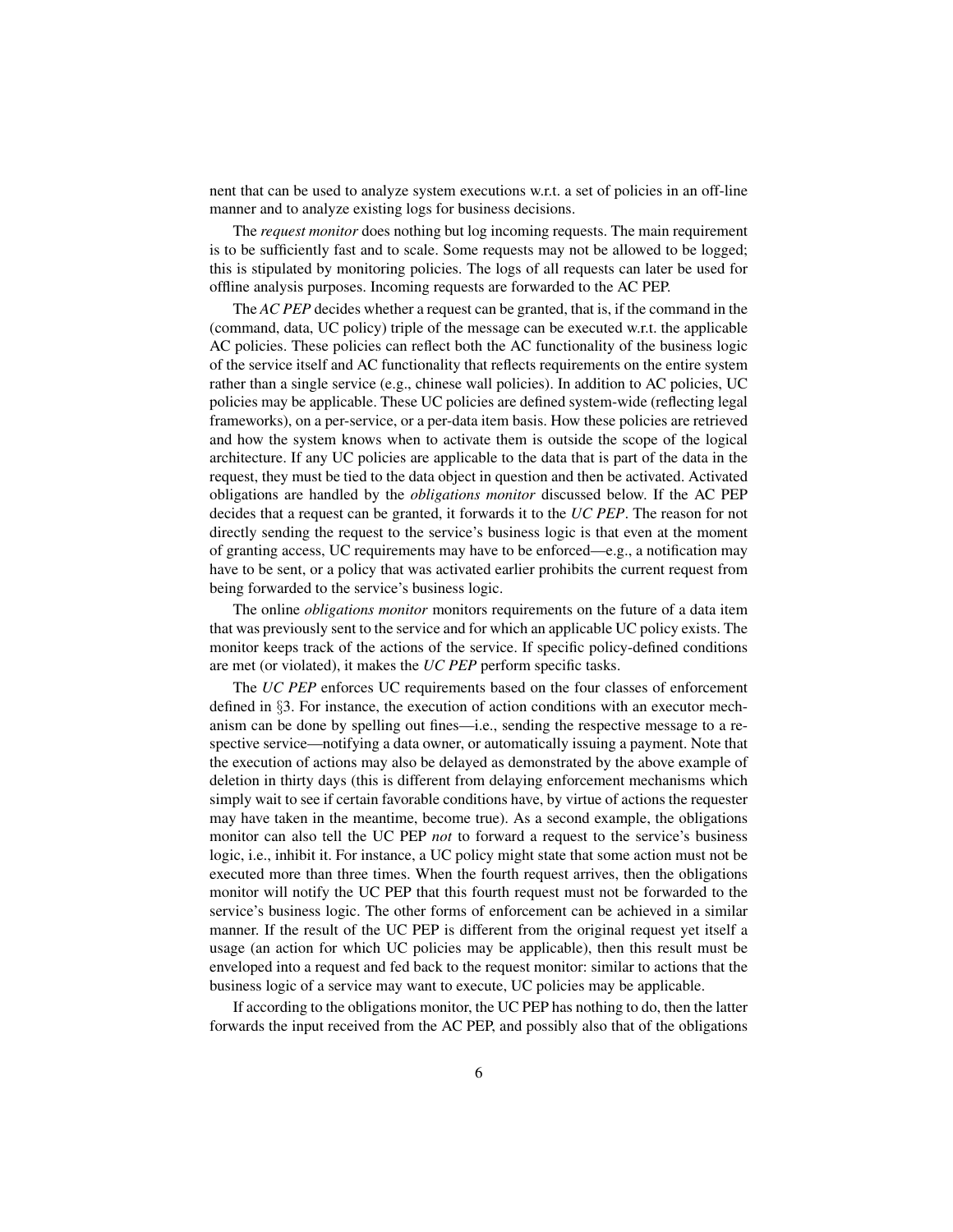monitor. The actions of the UC PEP may affect the AC PEP and the obligations monitor, e.g., if any policy stipulates actions to be taken after three fines were spelled out. These components hence get fed back with the actions executed by the UC PEP.

The *actual actions monitor* logs all messages that the UC PEP has deemed appropriate (or modified into something appropriate) for being executed by the service. Furthermore, it forwards the requests that it receives to the service's business logic (or to another service, if this is applicable—for instance, a penalty service). The actual actions monitor also serves as the signaling component for other services, as discussed in §3. The actual actions monitor does not need to send its data to the UC PEP and the obligations monitor because this has already been achieved by the UC PEP. The monitoring activity is governed by a monitoring policy, similar to the monitoring policy that governs the request monitor.

Finally, an *offline diagnosis engine* analyzes activities in the logs. Data mining techniques can be performed for risk analysis, or it might be decided that online detection of UC policy violations is not really an issue and that offline detection—e.g., once a week—is fully appropriate for a given business scenario.

In addition to trust issues that we will discuss in  $\S$ 5, this perspective on UC involves a constraint that relates to side effects. A UC policy may depend on the *output* of a service. For instance, a policy may state that if the *result* of the service's computation includes specific names, then it must not be distributed to specific parties. This means that the UC PEP must first trigger the service's business logic, then retrieve the result, and check it w.r.t. its UC policies. The problem then obviously is that the service's computation may have side effects that cannot be undone.

# 5 Engineering Usage Control in SOAs

We now describe the mapping of this functionality to a technical architecture and to the implementation.

*Dedicated Services.* One approach to implementing the above functionality implements dedicated software components for each functionality of one of the logical entities. AC and UC are hence enforced at the interface level of a service. The challenge with this approach is twofold. Firstly, preventive enforcement requires that *all* actions of a service are initiated by requests that pass through the respective AC/UC component. In other words, there must be no other way for a service to receive requests, and the service exclusively performs actions that are initiated by an external request. Proactive behavior of a service—that is not initiated by sending explicit messages to itself—is obviously prohibited by this approach. Secondly, detective enforcement requires all consumer-side events that are relevant for checking compliance with a policy to be (1) generated by the signaling components and (2) received and appropriately interpreted by the monitoring components. In particular, signaling components must not miss any events that they should inform the monitoring components about (completeness) and the signaling components must not notify the monitors of actions that have not taken place (correctness). As an example for a possible technical infrastructure, Apache Axis (ws.apache.org/axis), a development framework for Java web services, allows the definition of request handlers and handler chains. These handlers intercept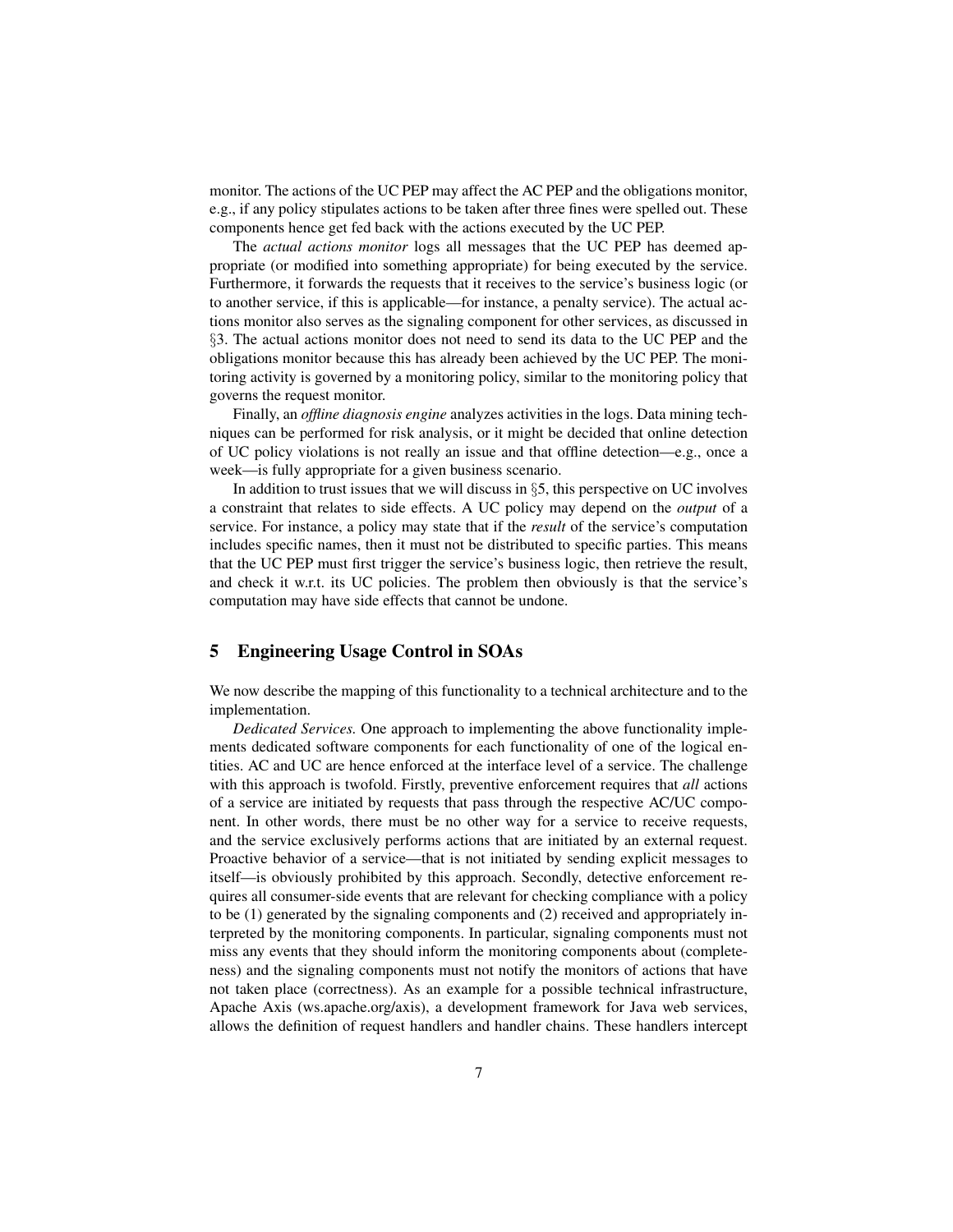requests, perform specific actions, and then send requests to the business logic (and all requests necessarily pass the handlers). The AC and UC PEPs can be implemented as part of these handlers. Because the online obligations monitor must take into account information that is not exclusively related to requests that are sent to the business logic (e.g., time or notification messages), it cannot in general be integrated into the handlers. Checking the conditions of a UC requirement must be done by a dedicated component.

*Weaving.* The approach of implementing the enforcement infrastructure along the lines of the functional entities is appealing because of its modular nature: AC/UC components can be added to any communication channel in a system. However, we have seen that it relies on a set of rather strong assumptions on the deployment of the services. A further possibility consists of compiling the AC/UC functionality directly into the service. This scenario is attractive when a SP is tailoring services to customer's needs anyway, as it happens in several outsourcing scenarios. We would argue that when the service binary is built, one could also alter the source code so as to incorporate some functionalities of the logical architecture. In this scenario, generic AC PEPs, online obligation monitors, and UC PEPs could be interwoven with the service's business logic at compile time, similarly to what aspect weavers do in aspect-oriented programming [16], how monitors can be interwoven with object code [17], and to what modified Java virtual machine class loaders do at runtime to implement security requirements [18].

*Parsimonious Trusted Computing.* Both approaches to implementing UC enforcement mechanisms rely on assumptions that relate to trust at different levels. How can it be ensured that the only way for services to receive requests is after they have passed the respective AC/UC component? The system must be trusted that there are no other ways to request actions from a service. Similarly, how can the (currently deployed) business logic of a service itself be trusted? How can signalers provide monitors with the correct and complete information that these monitors need for assessing adherence to policies? How can it be ensured that a service reacts to a message in the specified way, i.e., how can input messages and internal actions be linked? And how can it be ensured that the components of AC and UC mechanisms have been implemented correctly and may not be tampered with? These difficult questions are relevant in both deployment scenarios.

At least some technological help can be expected here. First, with trusted computing technology, hardware-based solutions for restricting the actions of an IT system and making sure that a certain configuration of a service is running on a specific host (remote attestation) are becoming increasingly powerful. For example, trusted computing technology could be used to make signaling mechanisms more tamper-resistant. Approaches in this direction have been presented in the literature [19, 20]. Second, data caging at the level of hardware (e.g., Intel's LaGrande Technology) and operating systems (e.g., Symbian OS v9) can also be implemented for general business information systems and protect both program code and cryptographic keys. These cryptographic keys can be used to restrict access to data to those who possess the respective key (which of course implies that decrypted data must not be publicly accessible). Third, there exist approaches for securing software that cannot rely on trusted hardware [21, 22]. However, these approaches are often considered weaker than hardware-based approaches. Finally, off-the shelf components such as databases can be equipped with built-in mechanisms for increasing trust (e.g., Hippocratic databases [9]).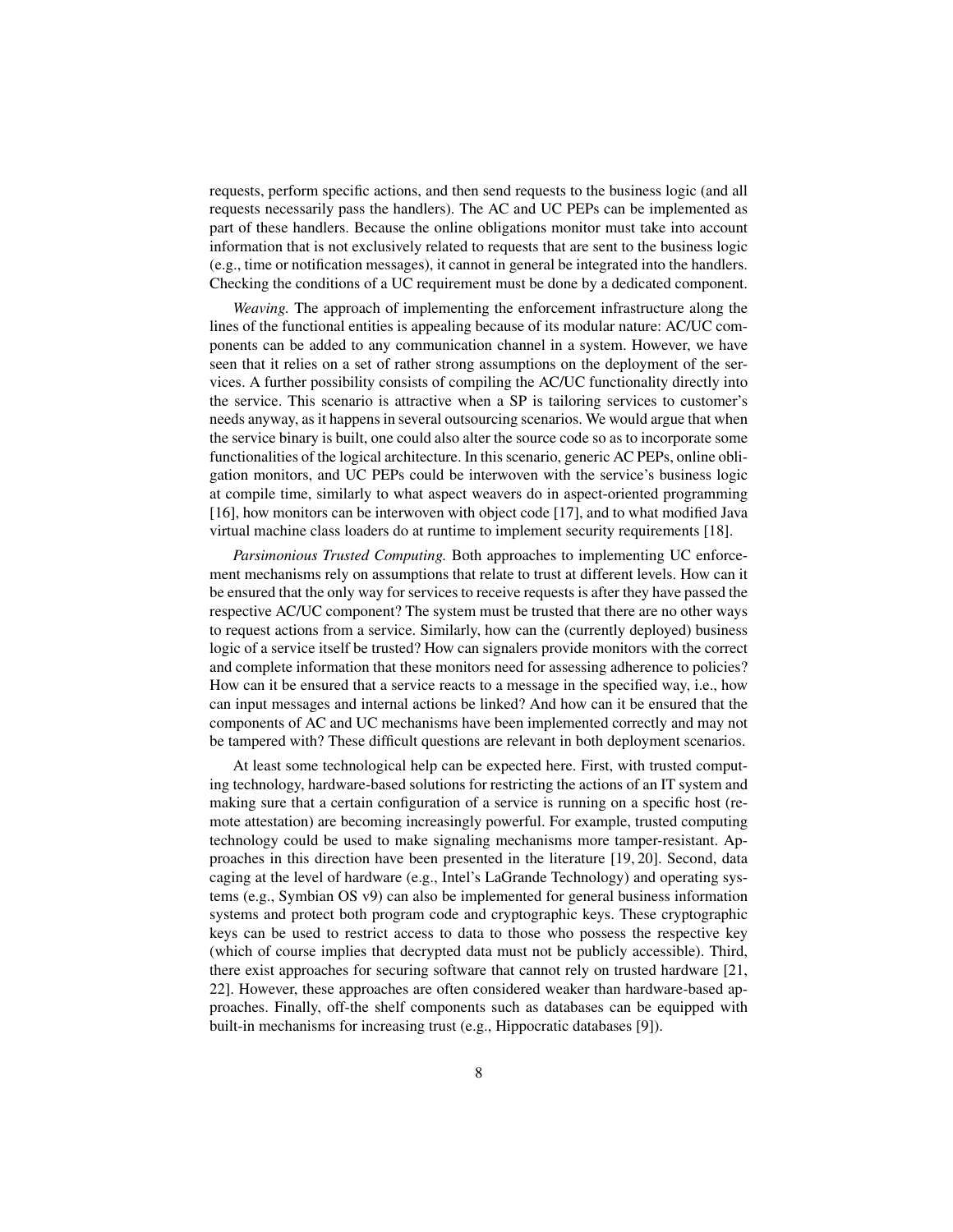# 6 Related Work and Conclusions

UC has been discussed by several authors [5–7], with few researchers explicitly catering to the notion of distribution in UC, i.e., the loss of control over a data item after giving it away. Several policy languages for UC have been proposed [23, 24, 13, 12, 8]. Enforcement by observation and penalties has been documented [25, 5, 26]; and preventive control mechanisms have been surveyed and characterized [15, 8, 14]. All this work does not relate to the specifics of loosely-coupled software architectures for business information systems (in the P2P context, related work was mentioned earlier [20, 19]). To our knowledge, this paper constitutes the first treatment of UC in SOAs.

Distributed UC is concerned with requirements on data after this data has left the data provider's scope of influence. Sources for the respective requirements are the data owners' interests but also governance rules and regulations. Some of these requirements can be controlled. For other requirements, enforcement by observation and compensation is a suitable solution. Whether or not preventive or detective control mechanisms are applied depends on the underlying business and trust models. Enforcement by observation and compensation seems to be applicable in outsourced business service scenarios rather than in DRM (§2). In SOAs, the data consumer (SP) may not want the data provider (service requester) to be so powerful; full control may also be technically impossible, inappropriate because of the wrong trust model, or too costly. In the DRM scenario, the trust model is fundamentally different. Furthermore, in the area of DRM for handheld devices, we would argue that if there is sufficient control over the handheld's operations for *observation purposes*, then there should be sufficient control to directly enforce by *control* as well.

The contributions of this paper are technical and conceptual. *Technically*, we have identified the main functional components for enforcing UC policies. We have defined a logical architecture and presented two different deployment schemes, one relying on dedicated SW components, and one relying on weaving the functionality with the service's business logic at compile-time. *Conceptually*, we have shown how the appropriateness of different enforcement schemes (preventive or detective control) depends on the business model of the SP and the applicable trust model. In other words, we have shown that UC in SOAs and UC in DRM are fundamentally different. While trust is a huge technological and also organizational problem, we have hinted at first building blocks for respective solutions. We are aware that a logical architecture is only a first step and that we will face many challenges when implementing it.

In addition to scalability issues that we did not scrutinize in this paper, we did not mention two further technical challenges. Firstly, when instantiating the abstract notions of usages with actual usages, then the question about their semantics arises: if a policy specifies that a data item has to be "deleted", does this mean that all copies have to be deleted, that the data has to be physically over-written several times, or that in case of encrypted storage the key is deleted? At the level of business processes, however, policies may directly relate to (standardized) messages exchanged between services, which means that this problem may be less relevant. Secondly, we did not touch the problem of rights delegation and propagation in iterative outsourcing scenarios.

Open research and engineering problems relate to all of the above. We need to better understand how hardware-based trusted computing technology, secure storage of keys,